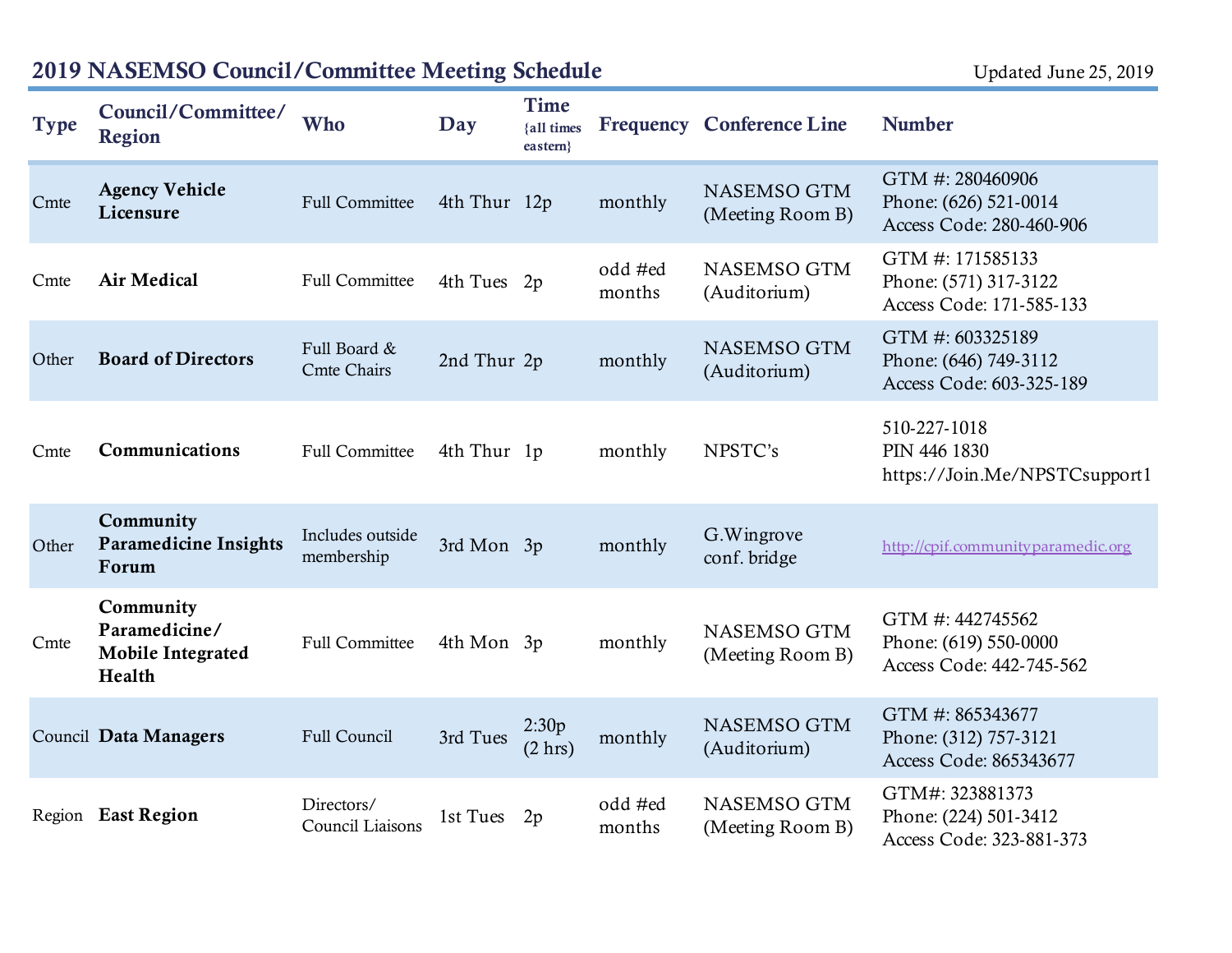| <b>Type</b> | Council/Committee/<br><b>Region</b>                                     | Who                            | Day          | <b>Time</b><br>{all times<br>eastern} |                    | <b>Frequency Conference Line</b>     | <b>Number</b>                                                         |
|-------------|-------------------------------------------------------------------------|--------------------------------|--------------|---------------------------------------|--------------------|--------------------------------------|-----------------------------------------------------------------------|
| Cmte        | Education                                                               | <b>Full Committee</b>          | 2nd Mon 2p   |                                       | odd #ed<br>months  | NASEMSO GTM<br>(Meeting Room B)      | GTM#: 750496861<br>Phone: (571) 317-3122<br>Access Code: 750-496-861  |
| Cmte        | <b>Emerging Systems of</b><br>Care                                      | <b>Full Committee</b>          | 2nd Mon 11a  |                                       | even #ed<br>months | NASEMSO GTM<br>(Meeting Room B)      | GTM#: 390487965<br>Phone: (571) 317-3122<br>Access code: 390-487-965  |
| Cmte        | Government<br>Information                                               | <b>Full Committee</b>          | 3rd Tues     | 3p                                    | odd #ed<br>months  | NASEMSO GTM<br>(Meeting Room B)      | GTM#: 474031469<br>Phone: (872) 240-3311<br>Access code: 474-031-469  |
|             | Region Great Lakes Region                                               | Directors/<br>Council Liaisons | 3rd Thur 2p  |                                       | even #ed<br>months | Michigan Conference<br>Line          | $(877)$ 873-8017<br>Access code: 9922449                              |
| Council     | Health & Medical<br>Preparedness                                        | Full Council                   | 4th Wed 3p   |                                       | odd #ed<br>months  | NASEMSO conf.<br>bridge (Auditorium) | GTM#: 286909589<br>Phone: (872) 240-3311<br>Access code: 286-909-589  |
| Cmte        | Highway Incident &<br>Transportation<br><b>Systems</b>                  | <b>Full Committee</b>          | 2nd Wed 3p   |                                       | even #ed<br>months | NASEMSO GTM<br>(Meeting Room B)      | GTM #: 960843658<br>Phone: (215) 383-1004<br>Access Code: 960-843-658 |
| Cmte        | <b>Joint Committee on</b><br><b>Rural Emergency Care</b><br>/ Rural EMS | <b>Full Committee</b>          | 2nd Mon 3p   |                                       | monthly            | NASEMSO GTM<br>(Meeting Room B)      | GTM #: 442745562<br>Phone: (619) 550-0000<br>Access Code: 442-745-562 |
|             | <b>Council Medical Directors</b>                                        | Full Council                   | 1st Mon 1p   |                                       | odd #ed<br>months  | NASEMSO GTM<br>(Meeting Room B)      | GTM #: 251398949<br>Phone: (872) 240-3412<br>Access Code: 251-398-949 |
| Council     | <b>Pediatric Emergency</b><br>Care                                      | Steering<br>Committee          | 3rd Thur 11a |                                       | even #ed<br>months | NASEMSO GTM<br>(Meeting Room B)      | GTM #: 436928381<br>Phone: (646) 749-3122<br>Access Code: 436-928-381 |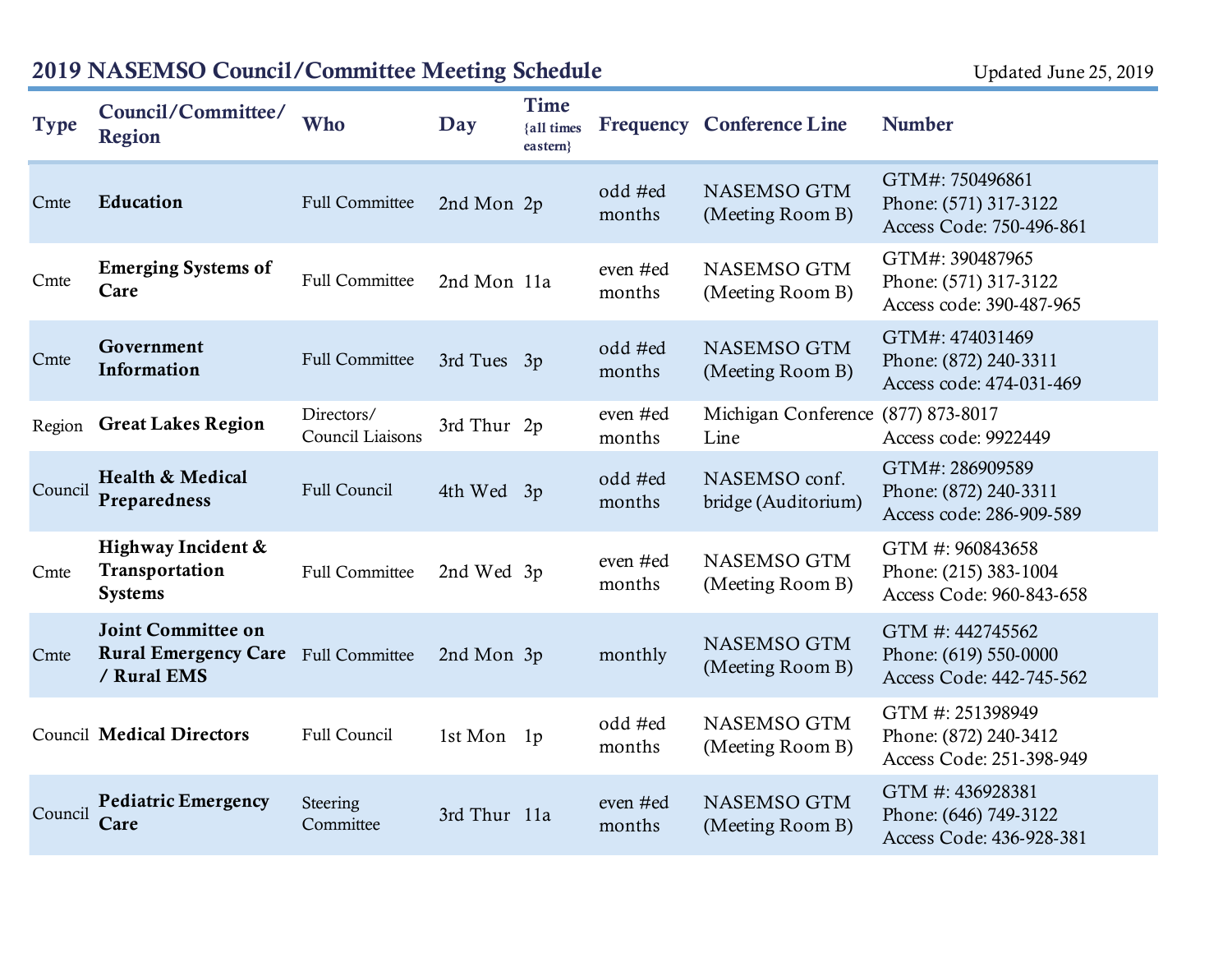| <b>Type</b>  | Council/Committee/<br><b>Region</b>  | Who                                 | Day            | <b>Time</b><br>{all times<br>eastern} |                    | <b>Frequency Conference Line</b> | <b>Number</b>                                                         |
|--------------|--------------------------------------|-------------------------------------|----------------|---------------------------------------|--------------------|----------------------------------|-----------------------------------------------------------------------|
| Council      | <b>Pediatric Emergency</b><br>Care   | Steering<br>Committee<br>w/Liaisons | 3rd Thur 11a   |                                       | odd #ed<br>months  | NASEMSO GTM<br>(Meeting Room B)  | GTM #: 436928381<br>Phone: (646) 749-3122<br>Access Code: 436-928-381 |
| Council      | <b>Pediatric Emergency</b><br>Care   | Full Council                        | varies         | varies                                | varies             | NASEMSO GTM<br>(Auditorium)      | GTM #: 496438917<br>Phone: (646) 749-3122<br>Access Code: 496-438-917 |
|              | Council Personnel Licensure          | Full Council                        | 4th Tues 2p    |                                       | even #ed<br>months | NASEMSO GTM<br>(Auditorium)      | GTM #: 174906853<br>Phone: (872) 240-3212<br>Access Code: 174-906-853 |
| Cmte         | Program                              | <b>Full Committee</b>               | 2nd Tues 1p    |                                       | monthly            | NASEMSO GTM<br>(Meeting Room B)  | GTM #: 938822101<br>Phone: (224) 501-3312<br>Access Code: 938-822-101 |
| Cmte         | <b>Safe Transport of</b><br>Children | <b>Full Committee</b>               | 4th Thur 1:30p |                                       | even #ed<br>months | NASEMSO GTM<br>(Auditorium)      | GTM #: 111193229<br>Phone: (224) 501-3412<br>Access Code: 111-193-229 |
| Region South |                                      | All Members                         | 3rd Thur 2p    |                                       | even #ed<br>months | NASEMSO GTM<br>(Auditorium)      | GTM #: 916035565<br>Phone: (571) 317-3122<br>Access Code: 916-035-565 |
| Region South |                                      | Directors Only                      | 3rd Thur 2p    |                                       | odd #ed<br>months  | NASEMSO GTM<br>(Auditorium)      | GTM #: 916035565<br>Phone: (571) 317-3122<br>Access Code: 916-035-565 |
|              | Council Trauma Managers              | Steering<br>Committee               | 4th Tues       | 11a                                   | monthly            | NASEMSO GTM<br>(Meeting Room B)  | GTM #: 166978029<br>Phone: (571) 317-3122<br>Access Code: 166-978-029 |
|              | Council Trauma Managers              | Full Council                        | varies         | varies                                | varies             | n/a                              | n/a                                                                   |
|              | Region West Region                   | Directors/<br>Council Liaisons      | 3rd Mon 6p     |                                       | monthly            | NASEMSO GTM<br>(Meeting Room B)  | GTM #: 306465293<br>Phone: (571) 317-3112<br>Access Code: 306-465-293 |